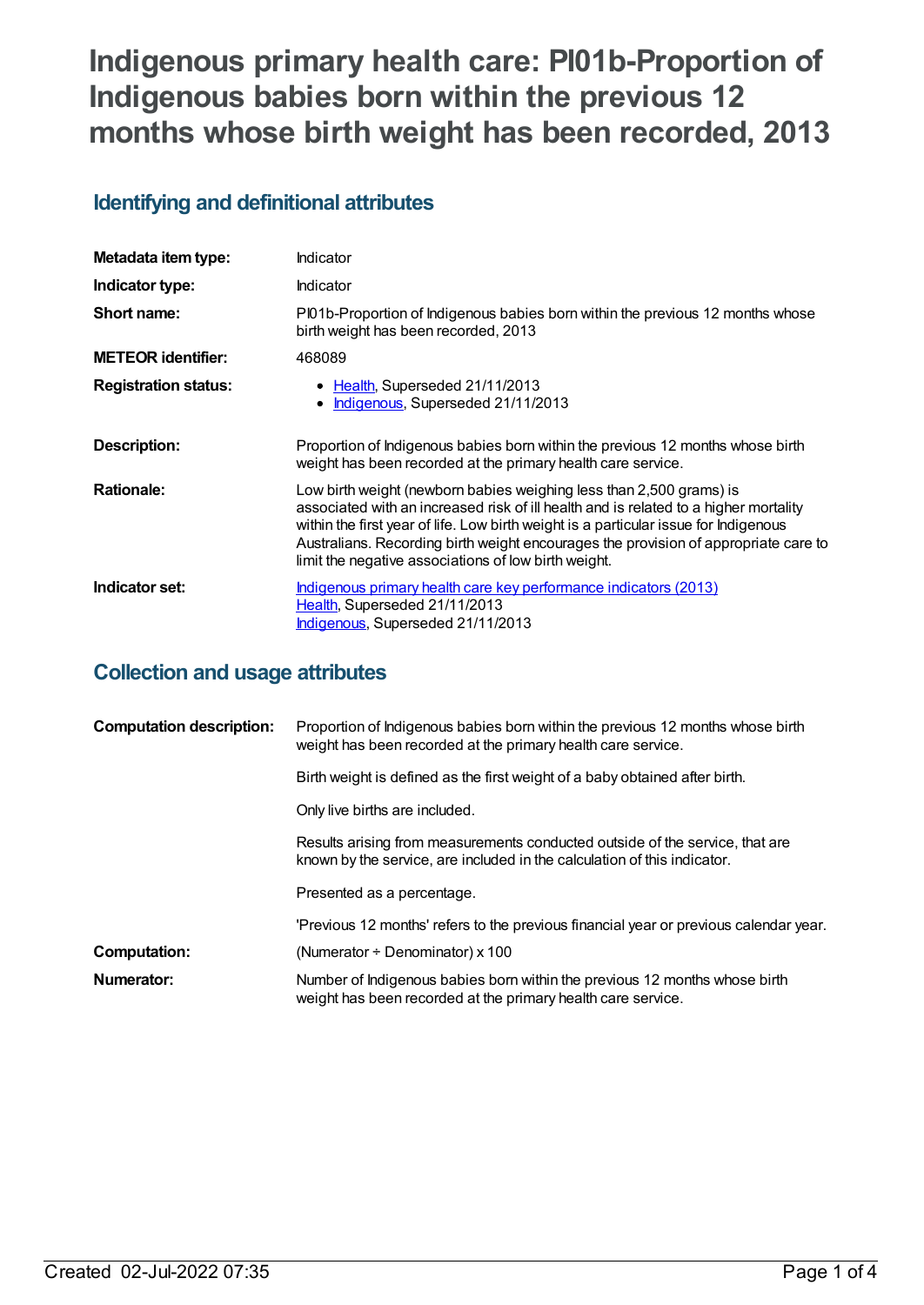[Birth—birth](https://meteor.aihw.gov.au/content/269949) status, code N

**Data Source**

[Indigenous](https://meteor.aihw.gov.au/content/430643) primary health care data collection

**NMDS / DSS**

[Indigenous](https://meteor.aihw.gov.au/content/430629) primary health care DSS 2012-14

**Guide for use**

Only live births are included.

### **Data Element / Data Set**

[Person—Indigenous](https://meteor.aihw.gov.au/content/291036) status, code N

**Data Source**

[Indigenous](https://meteor.aihw.gov.au/content/430643) primary health care data collection

**NMDS / DSS**

[Indigenous](https://meteor.aihw.gov.au/content/430629) primary health care DSS 2012-14

**Guide for use**

The baby is considered Indigenous if one or both parents identify as Indigenous.

### **Data Element / Data Set**

[Person—birth](https://meteor.aihw.gov.au/content/441701) weight recorded indicator, yes/no code N

**Data Source**

[Indigenous](https://meteor.aihw.gov.au/content/430643) primary health care data collection

**NMDS / DSS**

[Indigenous](https://meteor.aihw.gov.au/content/430629) primary health care DSS 2012-14

**Denominator:** Total number of Indigenous babies born within the previous 12 months who had a medical record at the primary health care service.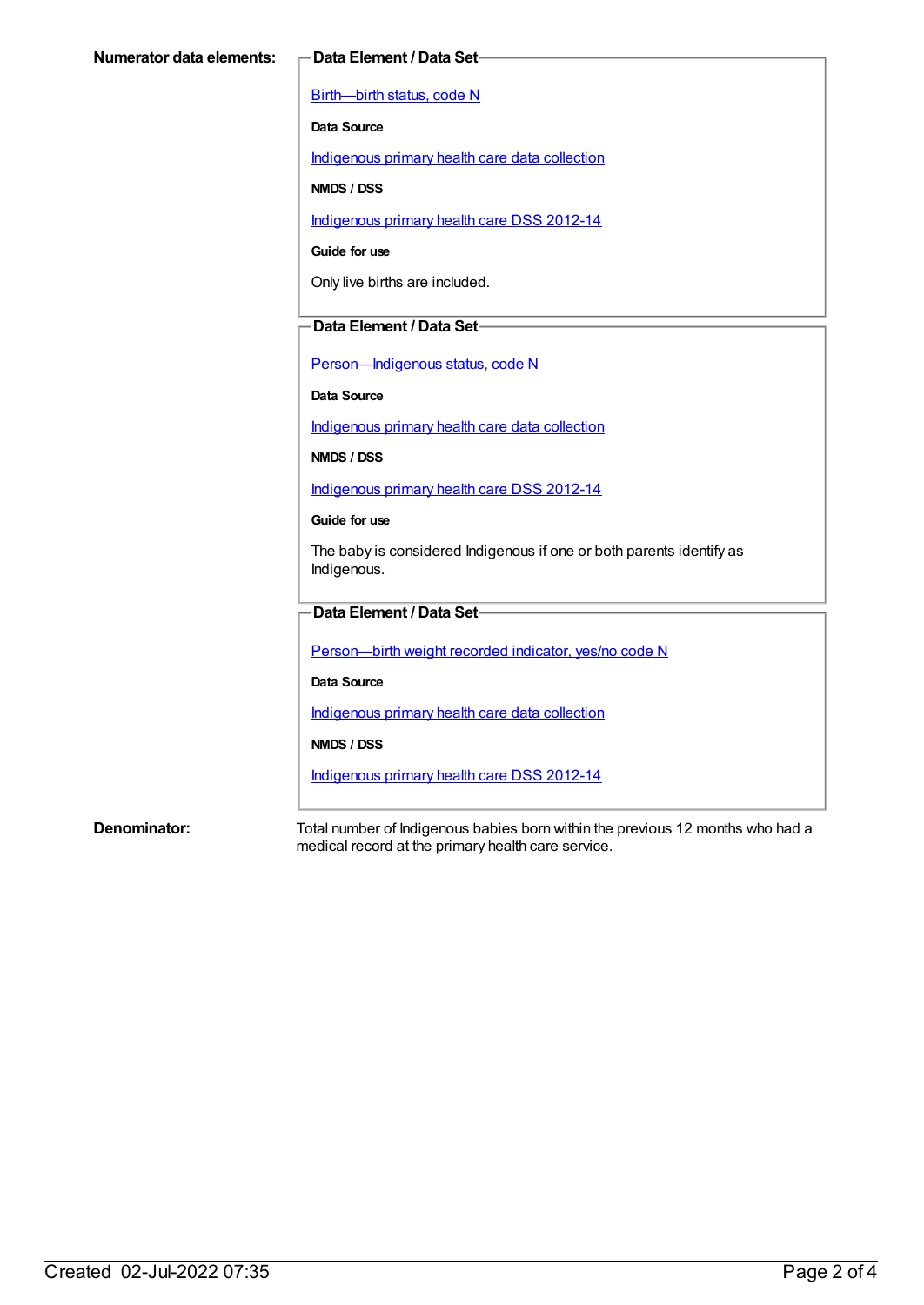| Denominator data<br>elements: | Data Element / Data Set-                                             |
|-------------------------------|----------------------------------------------------------------------|
|                               | Birth-birth status, code N                                           |
|                               | Data Source                                                          |
|                               | Indigenous primary health care data collection                       |
|                               | NMDS / DSS                                                           |
|                               | Indigenous primary health care DSS 2012-14                           |
|                               | Guide for use                                                        |
|                               | Only live births are included.                                       |
|                               | Data Element / Data Set-                                             |
|                               |                                                                      |
|                               | Person-Indigenous status, code N<br>Data Source                      |
|                               | Indigenous primary health care data collection                       |
|                               | NMDS / DSS                                                           |
|                               | Indigenous primary health care DSS 2012-14                           |
|                               | Guide for use                                                        |
|                               | The baby is considered Indigenous if one or both parents identify as |
|                               | Indigenous.                                                          |

## **Representational attributes**

| <b>Representation class:</b> | Percentage |
|------------------------------|------------|
| Data type:                   | Real       |
| Unit of measure:             | Person     |

**Indicator conceptual framework**

| <b>Framework and</b> | <b>Health Conditions</b> |
|----------------------|--------------------------|
| dimensions:          |                          |

### **Data source attributes**

### **Data sources: Data Source**

[Indigenous](https://meteor.aihw.gov.au/content/430643) primary health care data collection

- **Frequency**
- 6 monthly
- **Data custodian**

Australian Institute of Health and Welfare.

### **Source and reference attributes**

**Submitting organisation:** Australian Institute of Health and Welfare (AIHW)

Department of Health and Ageing (DoHA)